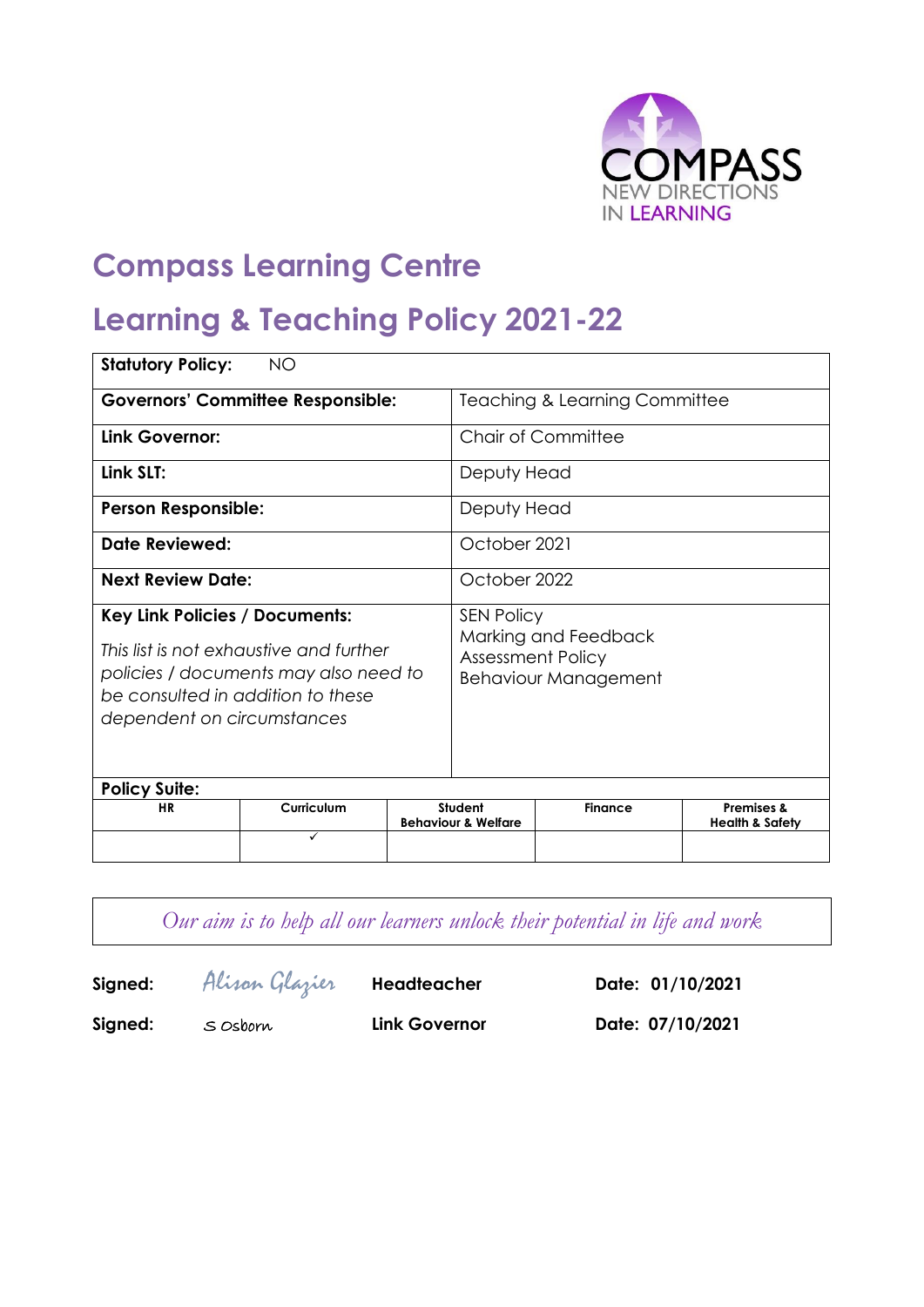**Equality Impact Assessment – initial screening record**

| considered?<br>Upon whom will this impact?<br>2.    | 1. What area of work is being | Local Authority School Attendance<br>Policy & Guidance 2017-2018 Teaching<br>& Learning |                  |           |  |
|-----------------------------------------------------|-------------------------------|-----------------------------------------------------------------------------------------|------------------|-----------|--|
|                                                     |                               | <b>Staff Students</b>                                                                   |                  |           |  |
| 3.                                                  |                               | How would the work impact upon groups, are they included and                            |                  |           |  |
|                                                     |                               |                                                                                         |                  |           |  |
| considered?                                         |                               |                                                                                         |                  |           |  |
|                                                     |                               |                                                                                         |                  |           |  |
| <b>The Equality Strands</b>                         | <b>Negative Impact</b>        | <b>Positive Impact</b>                                                                  | No impact        |           |  |
| Minority ethnic groups                              |                               |                                                                                         |                  |           |  |
| Gender                                              |                               |                                                                                         |                  |           |  |
| Disability                                          |                               |                                                                                         |                  |           |  |
| Religion, Faith or Belief                           |                               |                                                                                         |                  |           |  |
| Sexual Orientation                                  |                               |                                                                                         |                  |           |  |
| Transgender                                         |                               | $\sqrt{ }$                                                                              |                  |           |  |
| Age                                                 |                               | $\sqrt{ }$                                                                              |                  |           |  |
| Rurality                                            |                               |                                                                                         |                  |           |  |
|                                                     |                               |                                                                                         |                  |           |  |
|                                                     |                               |                                                                                         |                  |           |  |
| 4.<br>broken down by the equality strands?          |                               | Does data inform this work, research and/or consultation? And has it been               |                  |           |  |
|                                                     |                               |                                                                                         |                  |           |  |
| <b>The Equality Strands</b>                         | No                            | Yes                                                                                     | <b>Uncertain</b> |           |  |
|                                                     |                               |                                                                                         |                  |           |  |
| Minority ethnic groups                              | $\sqrt{}$                     |                                                                                         |                  |           |  |
| Gender                                              | $\sqrt{}$                     |                                                                                         |                  |           |  |
| Disability                                          | $\sqrt{}$                     |                                                                                         |                  |           |  |
| Religion, Faith or Belief                           | $\sqrt{}$                     |                                                                                         |                  |           |  |
| Sexual Orientation                                  | $\sqrt{ }$                    |                                                                                         |                  |           |  |
| Transgender                                         | $\sqrt{ }$                    |                                                                                         |                  |           |  |
| Age                                                 | $\sqrt{}$                     |                                                                                         |                  |           |  |
| Rurality                                            | $\sqrt{}$                     |                                                                                         |                  |           |  |
|                                                     |                               |                                                                                         |                  |           |  |
| 5.                                                  |                               | Does the initial screening highlight potential issues that may be illegal? No           |                  |           |  |
|                                                     |                               |                                                                                         |                  |           |  |
| Further comments:-                                  |                               |                                                                                         |                  |           |  |
|                                                     |                               |                                                                                         |                  |           |  |
|                                                     |                               |                                                                                         |                  |           |  |
|                                                     |                               | Do you consider that a full Equality Impact Assessment is required?                     |                  | <b>No</b> |  |
|                                                     |                               |                                                                                         |                  |           |  |
| Initial screening carried out by Deputy Headteacher |                               |                                                                                         |                  |           |  |
|                                                     |                               |                                                                                         |                  |           |  |
| Signed:<br>Mark Fisher                              | Dated:                        | 1.10.2021                                                                               |                  |           |  |
|                                                     |                               |                                                                                         |                  |           |  |
| Comment by Head teacher:<br>Alison Glazier          |                               |                                                                                         |                  |           |  |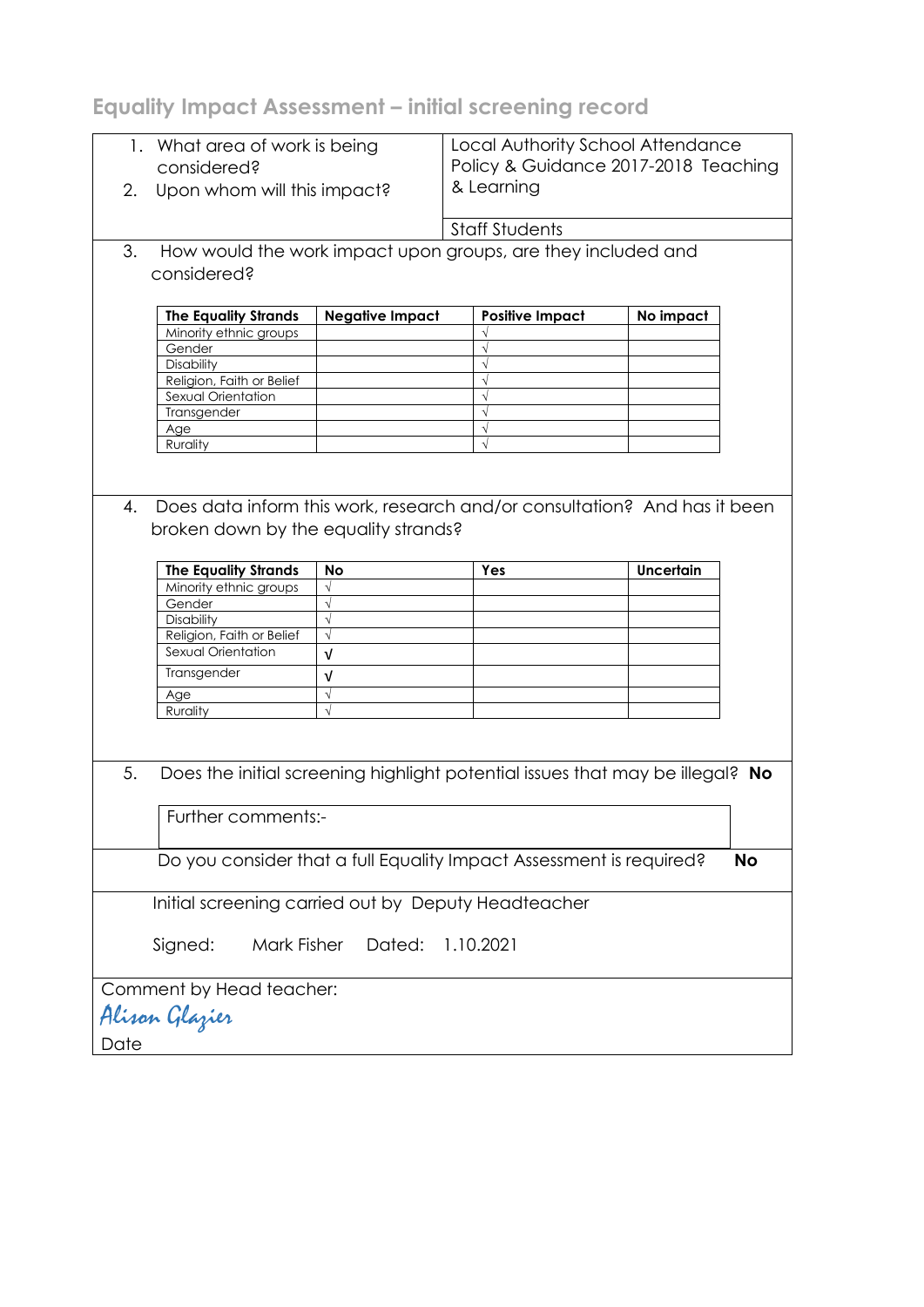#### **Introduction:**

#### *"Quality is never an accident, but always the result of intelligent effort"* John Ruskin

Our core purpose as a Pupil referral unit is to provide the best possible education for our pupils. To achieve this we must reflect constantly on the way our pupils learn and how we teach. This policy is intended to define and explain our practice in order that we can work consistently and effectively. In addition this document should provide a model for monitoring and evaluation ensuring that we maintain high quality first teaching.

### **Compass Vision:**

### **Our aim is to help all learners achieve their full potential in life and work.**

Most of our students arrive at Compass after a period in which they have found it difficult to engage with their learning because of medical issues or significant behavioural and / or learning difficulties. In order to help them re-engage with the experience of successful learning our aims are:

- Learning will be flexible, personalised to the needs of the individual, tailoring programmes and experiences to the needs and interests of the students.
- Teaching should challenge young people to actively improve their outcomes
- We seek to address disaffection and behavioural barriers to learning by providing a range of opportunities to develop social and personal skills, by placing enjoyment at the core of our lesson planning and by seeking to provide as many practical learning activities as possible whilst providing a broad and balanced curriculum with a strong core element to help reintegration to mainstream school.
- Compass staff aim to provide learning that builds relationships and is also challenging enough to build confidence and self- esteem.

# **Definitions:**

#### **Learning**

Powerful learning- refers to the ability of learners to respond successfully to the tasks that they are set, as well as the tasks they set themselves – in particular to:

- integrate prior and new knowledge
- acquire and use a range of learning skills
- solve problems individually and in groups
- think carefully about their successes and failures
- evaluate conflicting evidence and to think critically
- accept that learning involves uncertainty and difficulty

#### Excellent learners are:

- *Resilient* -they persist in the face of complexity and frustration.
- **Resourceful** -they know what to do when they get stuck.
- *Responsible* -they take initiative for themselves and for others.
- **Reflective** -they learn from experience, recognise and celebrate their success and are realistic in their judgments.
- *Emotionally literate* know, manage and marshal their own emotions and recognise and handle emotions in others.
- *Confident* enough to take risks, risk mistakes, work independently and ask for help.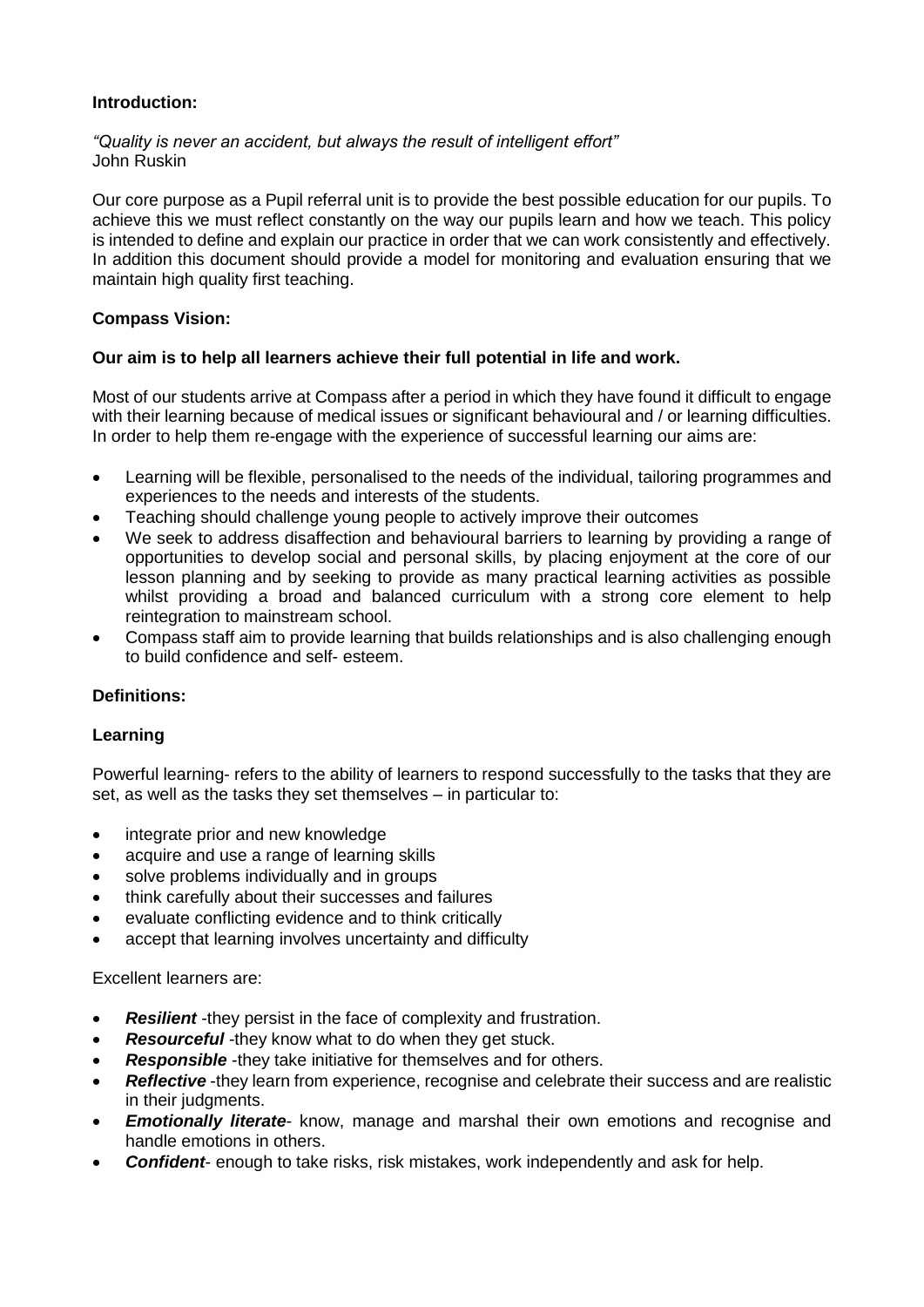# **Teaching**

Teaching is an intervention which provides opportunities for children, young people and adults to share meaningful experience and, as a consequence of reflection, acquire knowledge, develop skill and make informed choices. Teaching structures and directs experience, provides access to relevant information and knowledge, challenges belief and provides the tools for learning.

*"The purpose of teaching therefore is not only to help students to acquire curriculum knowledge, but also to assist them in becoming powerful learners. The most effective curricular and teaching patterns induce children to construct knowledge – to inquire into subject areas intensively. The result is to increase children's capacity to learn and work smarter. The trick is to find ways of raising levels of attainment whilst at the same time helping children become more powerful learners by expanding and making clear to them their repertoire of learning strategies."* David Hopkins

We believe **outstanding** teaching occurs when teachers:

- Build authentic relationships with students;
- Focus on outcomes and plan to meet them;
- Scaffold meaningful challenge matched to the learning needs of the students;
- Utilise a range of models of learning;
- Have high expectations of learning, behaviour and participation;
- Share learning processes;
- Provide a clear sense of structure and purpose;
- Actively involve learners;
- Connect learning to the world beyond the classroom;
- Build from what is already there, using accurate assessment of students' needs;
- Create enthusiasm and commitment;
- Check understanding systematically;
- Demonstrate a belief in equal entitlement and opportunity for all;
- Have an awareness of the child's needs and how these may be impacting on individual students' ability to engage in learning and take reasonable steps to meet these needs to ensure that these do not become a barrier to progress or an excuse for poor progress;
- Use resources flexibly and creatively;
- Use a range of questioning and encourages pupils to formulate and ask questions and builds in an expectation of success and acceptance that mistakes will be part of that success.

#### **Excellent teachers are:**

*Responsible* - fulfilling their wider professional responsibilities.

*Learner focused* - promote good progress and outcomes by pupils, plan and teach well-structured lessons and make accurate and productive use of assessment.

*Adaptable* - Adapt teaching to respond to the strengths and needs of all pupil.

*Challenging* - Set high expectations which inspire, motivate and challenge pupils.

*Professionally informed* - Demonstrate good subject and curriculum knowledge.

*Forgiving* - allowing children to make learning and behaviour mistakes and learn from them not giving up on children.

*Consistent* - Manage behaviour effectively to ensure a good and safe learning environment.

*Flexible* - responsive to students' interest/needs and will change pace, direction and pitch to meet those needs.

*Risk takers* – never afraid to try something new or share an idea in order to extend pupils learning or overcome a barrier.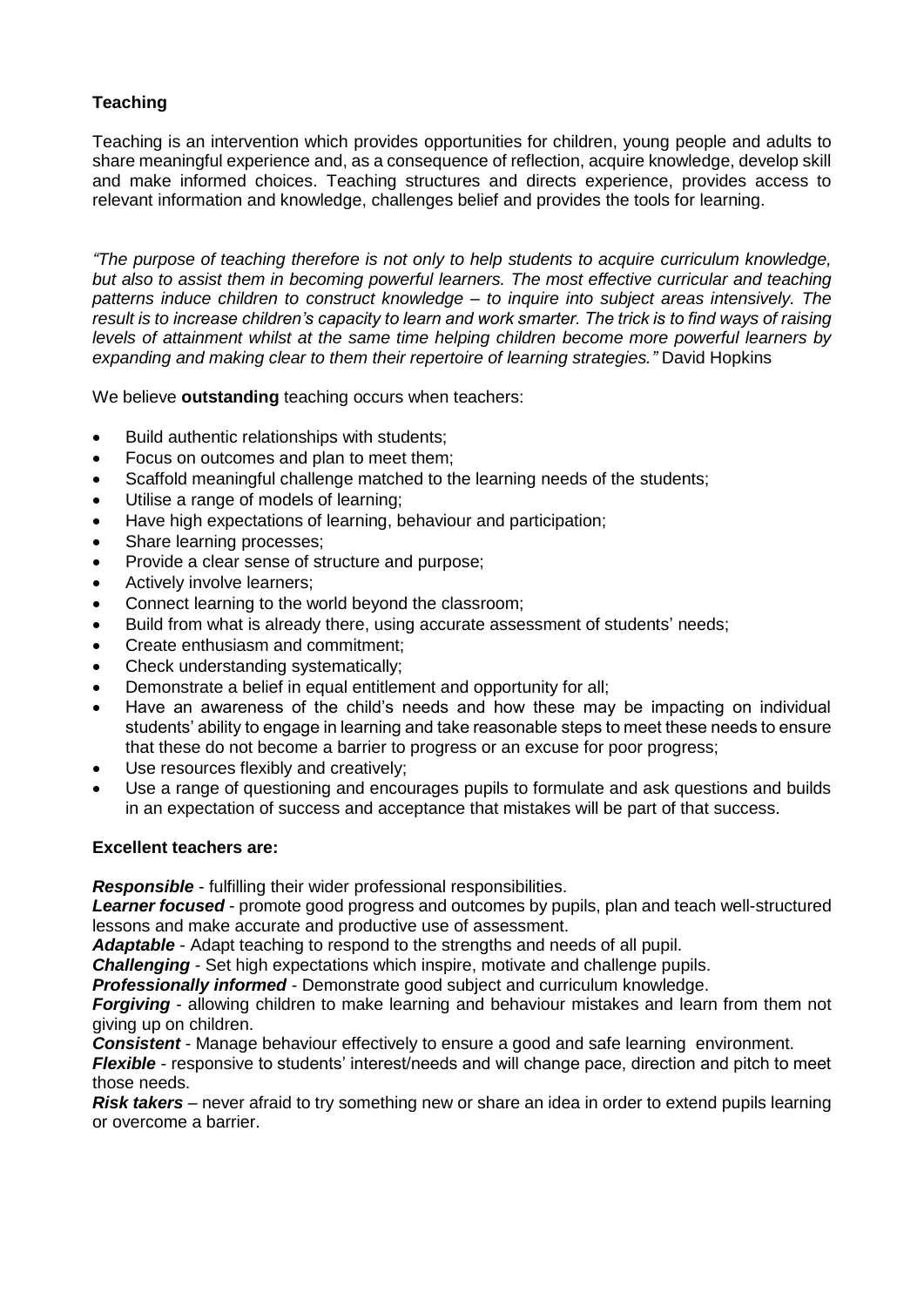#### **Strategies and practices**

#### **Celebrating and valuing achievement**:

Students' achievement, academically, socially and emotionally is highly valued and should be celebrated routinely using:

- Specific praise
- Personal reward charts (KS3)
- Rewards
- Positive calls home
- Postcards home
- **Certificates**
- Awards
- Gold & Silver colour status from Behaviour for learning system
- Student of the week votes

### **Displaying pupils' work:**

The quality of the learning environment has a significant impact on students' behaviour. Students' work should be displayed in a timely way, reflecting their successes and representing all learners at Compass.

- Work chosen by students as examples of which they are proud is to be displayed on the Success at Compass main noticeboard.
- All work displayed should be appropriately marked according to the Compass marking policy.

#### **Special Educational Needs and Disability:**

All students with special educational needs and disability (SEND) should have access to appropriate learning experiences in a broad range of curriculum areas through the use of differing means and strategies and interventions\*

These could be:

- Differentiated materials.
- Additional support from an adult.
- Access to technology such as laptops, hand held mobile devices, camera and video recorders that support children's specific need in accessing and recording their learning.
- Access to a wide variety of software to support learning.
- Relevant schemes to support reading and phonic development.
- Relevant schemes to support numeracy.
- 1:1 support where appropriate for the individual.

All students at Compass have a personalised programme of provision planned to meet their individual learning needs.

Compass SENCo, teaching and support staff will identify the barriers to learning for each individual student. They will share and discuss these needs and develop strategies that can be used to overcome the barriers, co-operating with colleagues in developing teaching approaches suited to students' SEND and record this in the students Individual Education Plan (IEP).

Staff, parents and the student will then agree a Provision Map which makes explicit those strategies and targets identified to overcome learning barriers.

*\* See SEN policy*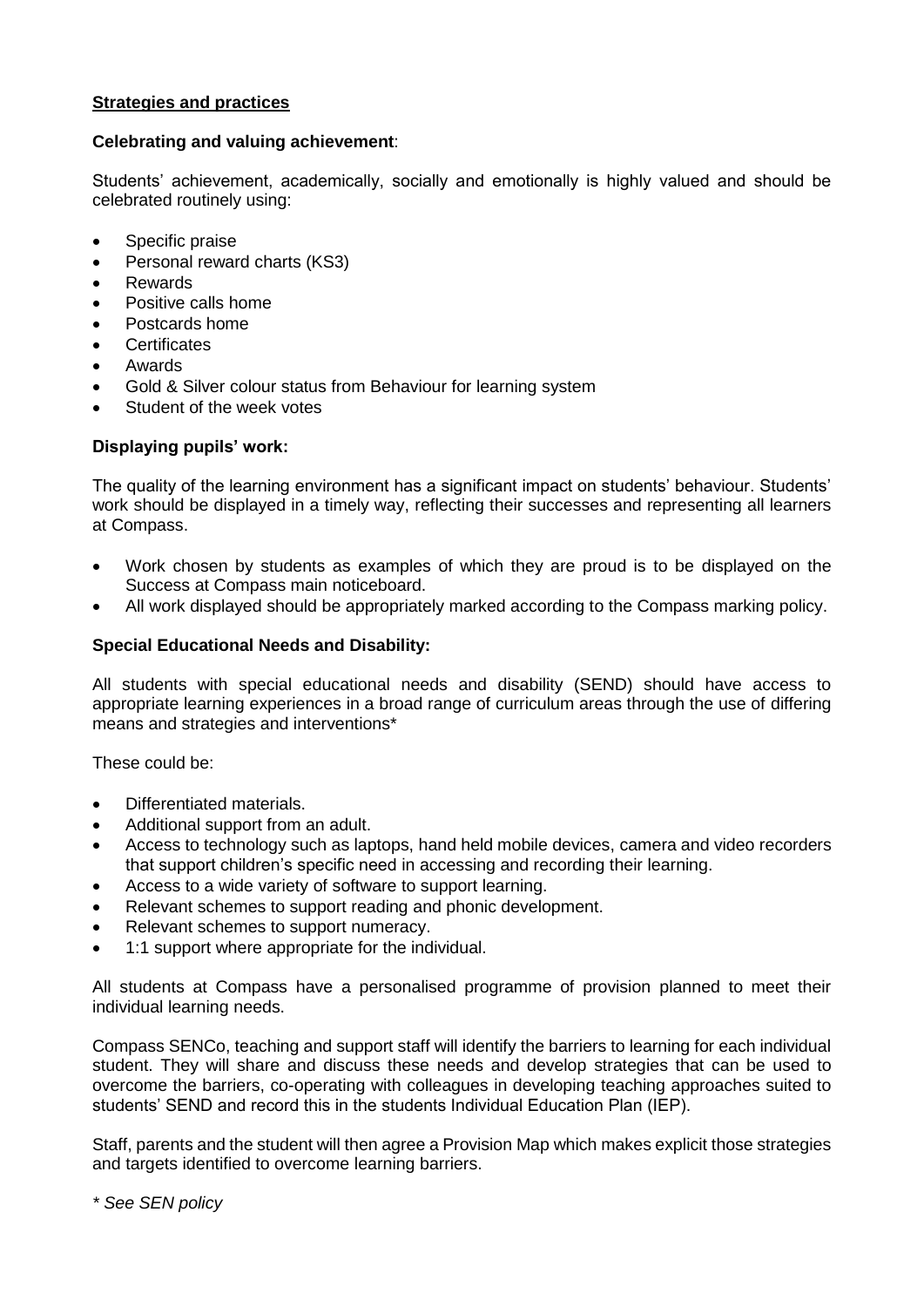#### **Students with Statements and EHCPs:**

The SENCo will coordinate the needs identified in these documents and ensure that students have access to the agreed support package associated with those needs. It remains the responsibility of those teachers working with individual students to familiarise themselves with the Statement / EHCP document and ensure these needs are met.

The SENCo will identify those barriers to access of learning using the personal pupil profile. She will share with all staff those needs and strategies that can be used to overcome the barriers, cooperating with colleagues in developing teaching approaches suited to pupils' special educational needs. An IEP will then be prepared and agreed for each child which makes explicit those strategies and targets identified to overcome learning barriers. *\* See SEN policy*

### **Equalities statement:**

All children and adults at Compass have access to learning and teaching through a stimulating, exciting, effective curriculum regardless of whether they are from a group with a protected characteristic or those who are not.

### **Homework.**

At Compass, homework is strongly encouraged but viewed as an optional part of the planning of learning. It is set where it is likely to motivate and encourage pupils learning. Homework is mostly set by teaching staff through the teams online website where work can be completed and marked at home.

- It should not be offered as a compulsory extension of classroom work;
- Homework set should be suitably differentiated to the needs of the child and should reinforce and extend their classroom learning;
- It should be presented in a form that is clear for pupils and parents and does not put undue pressure on the family;
- Should be set in good time so questions can be asked and support given.
- It should not be used as a behavioural device and instead be a tool for additional reward.

# **Assessment, marking and feedback. (see Marking & Presentation Policy)**

This will operate effectively when the Compass policies on assessment and marking are applied consistently;

- Assessment is viewed as an integral part to the lesson, via targeted and differentiated questioning, sharing ideas, self and peer assessment;
- Clear evidence is collected that informs teachers how to progress *individual* attainment;
- Staff offer clear feedback to, and seek clear feedback from children;
- Staff ensure each child is clear about what they need to improve, and how best to get there;
- Pupils are encouraged to take responsibility for learning through self- assessment and target setting;
- Pupils understand the assessment process and marking criteria;
- Feedback is timely and takes account of individual needs;
- Praise is used effectively;
- Teachers' comments are constructive, outlining achievement of planned outcomes to date and next steps;
- Teachers keep good records and ensure information is available and shared to enhance pupil progress
- Teachers have an evidence-based link between learning needs and lesson planning.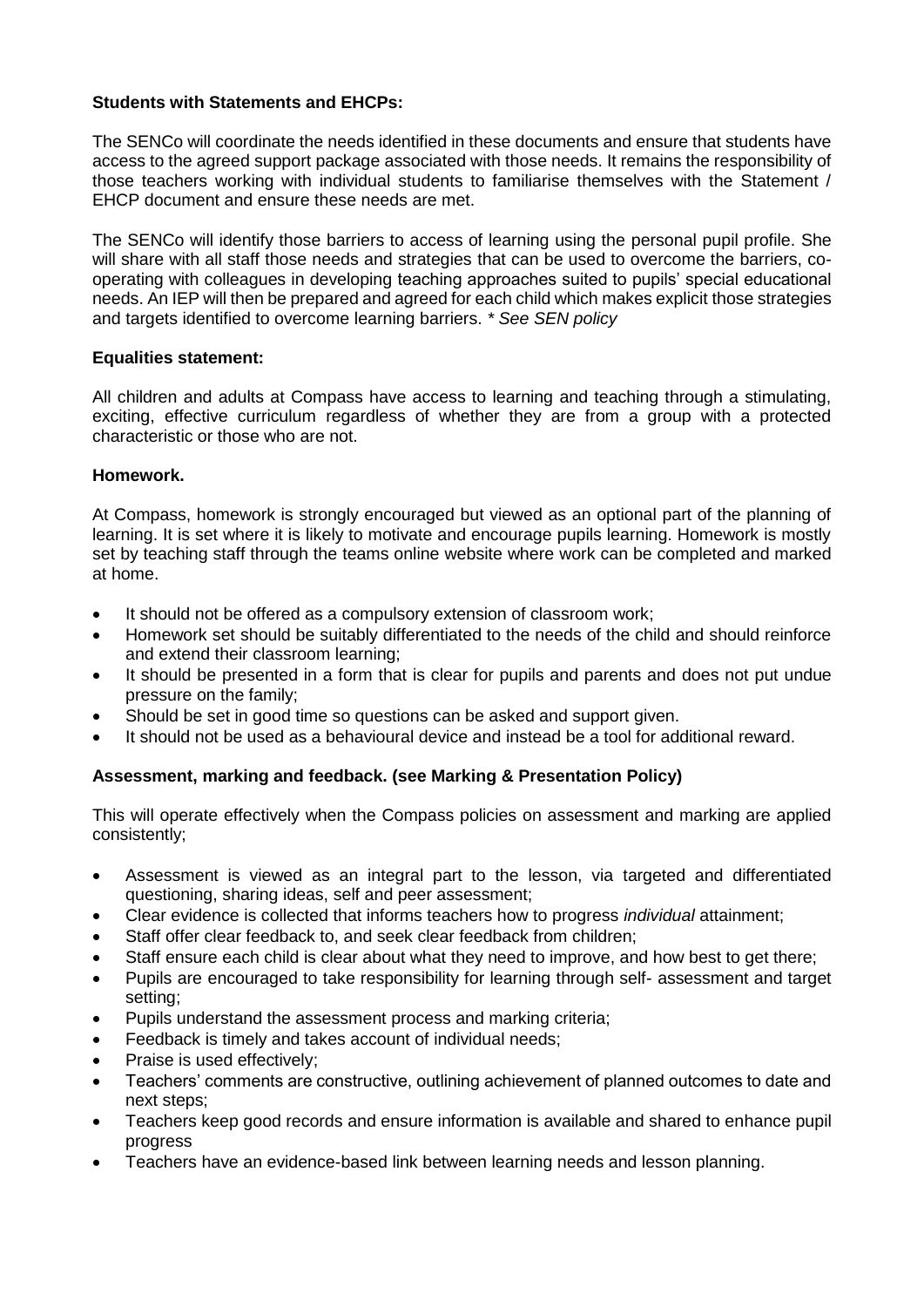Students' needs are assessed on entry so that we can plan differentiated routes through the curriculum with an individual pupil profile and begin to address the barriers to learning and narrow the gap in attainment. We take this information from home schools, parents and where necessary, other agencies, such as the Educational Psychologist, to assist us. Individual Education Programmes are developed for pupils from the profiles, learning, social, emotional and behavioural goals are set for them in relation to their abilities and progress towards meeting these goals is monitored regularly through:

- Briefing sessions;
- Teaching and learning meetings
- 1:1 sessions with Key Workers;
- IEP reviews; and
- Statement/ EHCP reviews where appropriate.

#### **Reports to parents**

At the end of each term (x3), parents/carers will receive a short report showing the following: Effort, Behaviour, Working at grade or level, Assessment levels, Target grade or level and teacher comments including targets for improvement. IEP short term targets are also shown on this report. Parents/carers are encouraged to respond to the comments in these reports.

In addition, parents/carers will be invited to attend a Parents' Evening once a year to discuss progress directly with the teacher. This maybe face to face or online. Parents will also get to see the students Pupil Progress Files as evidence of progress being made.

#### **Reports to receiving schools**

Copies of the termly and annual reports are shared with home schools where applicable. When a student is moving back into school, a package of assessment and feedback is prepared and delivered by a key staff member for each school. This includes:

- Data on progress and attainment
- Progress with emotional literacy.
- Attendance data.
- Assessment data
- Reintegration readiness report.
- Risk assessment if required

#### **Monitoring and Evaluation.**

**The Head teacher & Deputy Head Teacher's** primary role is to ensure all students enjoy challenging, learning and experience high quality teaching.

Central responsibilities are to:

- Communicate an ethos of good learning and effective teaching;
- Manage the review of the curriculum;
- Ensure relevant policies are agreed, applied and reviewed regularly;
- Provide the continuous professional development of all staff;
- Ensure resources are deployed effectively and fairly and along with others, monitor and evaluate learning and teaching and
- Provide information about the performance of pupils, staff and Compass as a whole to parents, professional partners, managers and the local authority.